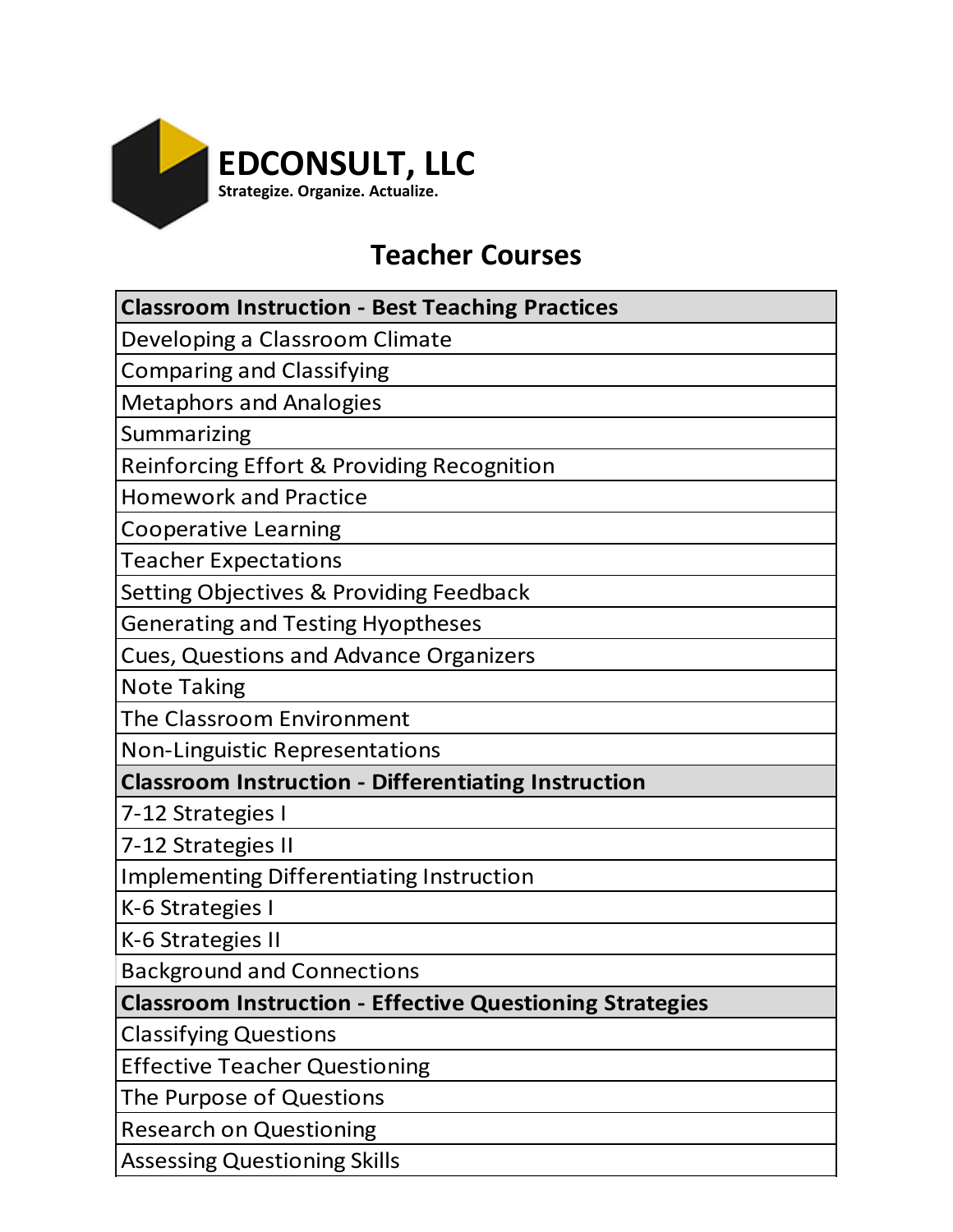### **Classroom Instruction - Motivational Materials and Strategies for Readers**

Using Environmental Print

Gathering Environmental Print

Environmental Print for K-3

Environmental Print in 4-8

Environmental Print for 9-12

Issues Surrounding the Use of Environmental Print

**ELL & Exceptional Students - English Lanaugage Learners**

Language Acquisition Research

English Language Development Standards

Understanding Cultures

Sheltered Instruction

Teaching Literacy Skills to ELL

Assessment of ELL

### **ELL & Exceptional Students - Essentials for Teaching Exceptional Students**

History of Educational Inclusion

The Individual Education Program (IEP)

Teaching for Inclusion

Low Incidence Disabilities

Accommodating Exceptional Students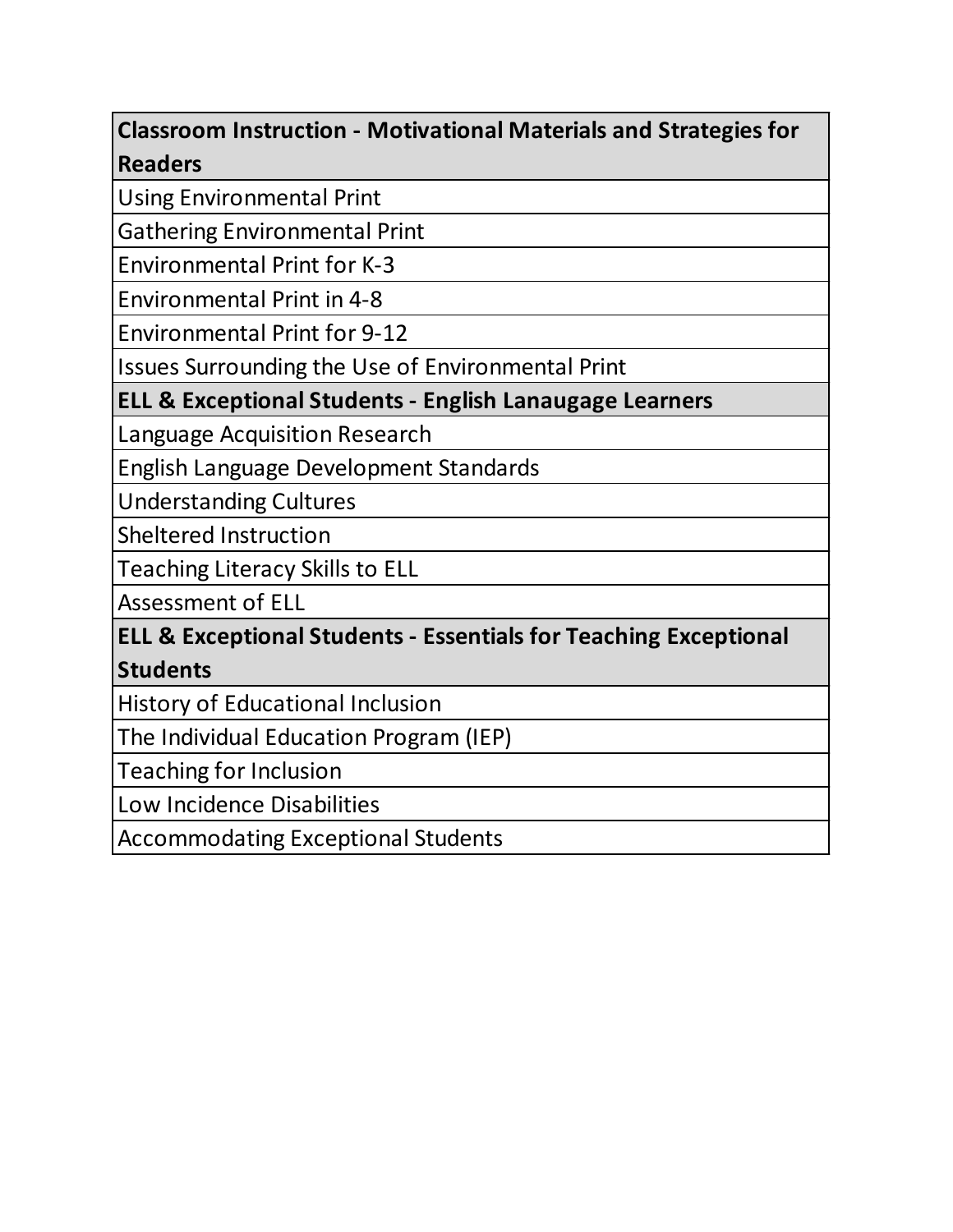## **Planning & Building - Data Essentials for Improving Student Performance**

An Inquiry Model for Data Analysis

Technology Tools for Data Collection

Organizing Data

Disaggregating Data

Standardized Tests

The Basics

**Planning & Building - Planning Essentials for Classroom Success**

Monitoring the Classroom

Planning Effective Lessons

Planning & Maintaining Classroom Management

Planning the Physical Environment

Establishing the Classroom Climate

Starting Right

**Planning & Building - Results-Focused Lesson Study**

Implementation of Lesson Study

Questions for Reflection on Practice

Observation Component

The Lesson Study Cycle

History and Definition